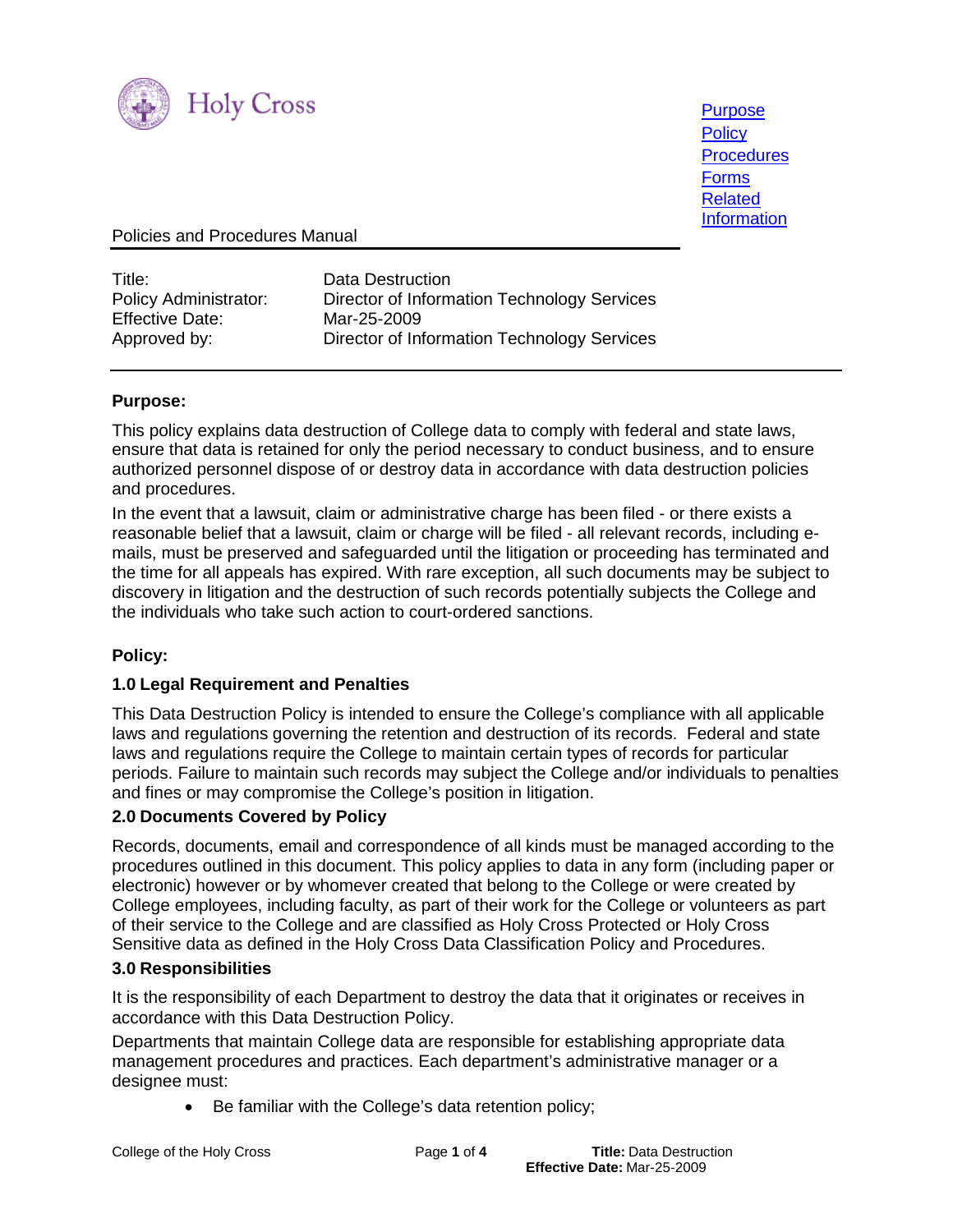- Develop the department's and/or office's data management procedures and practices, consistent with this policy;
- Educate staff within the department in understanding sound data management practices;
- Restrict access to Holy Cross Protected and Holy Cross Sensitive data and information; and
- Coordinate the destruction of data as provided in the applicable procedures.

# **Data Disposal Policy**

# **1.0 Holy Cross** *Protected* **and** *Sensitive* **Data**

## **Electronic documents**

All storage media, such as computer hard drives, flash drives, or CD/DVDs, containing Holy Cross Protected or Sensitive data in electronic form should be sent to the ITS Help Desk for secure deletion. The ITS Help Desk, under guidance of the Security Information Officer, will delete the Holy Cross Protected or Sensitive data from the media in accordance with current ITS Secure Deletion procedure. Any media which cannot be processed according to this standard will be destroyed; either smashed or degaussed, by the ITS Security Information Officer or his/her representative.

Since there is no way to know exactly what data is stored on computers used at the College, all computers will be considered to contain Protected data. All computers must have all attached electronic storage media erased prior to redeployment or disposal.

## **Paper documents**

All Holy Cross Protected and Sensitive data existing in paper form must be disposed of by shredding. All documents should be dropped off in designated containers. Contents will be shredded by a licensed and bonded document destruction company. If a department does not have access to designated shredding containers, the department head or his/her designee shall contact Purchasing to arrange for shredding services or to purchase an individual shredder that meets or exceeds the Shredder Standards set below.

## **Documents taken outside of Holy Cross**

Any paper or electronic documents containing Holy Cross Protected or Sensitive data taken outside of Holy Cross by employees, student workers, consultants or agents of Holy Cross must be returned to Holy Cross for proper disposal as outlined above. Any paper or electronic documents containing Holy Cross Protected or Sensitive data that are taken outside of Holy Cross by parties who are contractually bound to handle data produced by Holy Cross must dispose of paper documents through a bonded and licensed document destruction company and electronic documents through a method that meets or exceeds the standards in the Holy Cross Secure Deletion standards. Alternatively, the documents can be returned to Holy Cross for proper destruction.

# **2.0 Holy Cross Public Data**

## **Paper documents**

Should be recycled when possible.

## <span id="page-1-0"></span>**Procedures:**

## **1.0 Authorization of Destruction**

Data shall be reviewed to verify that the retention period for the data in question has been properly reached. All known audits and audit discrepancies regarding data scheduled for destruction must be settled before the records can be destroyed; all known investigations or court cases involving said data must be resolved before the records can be destroyed.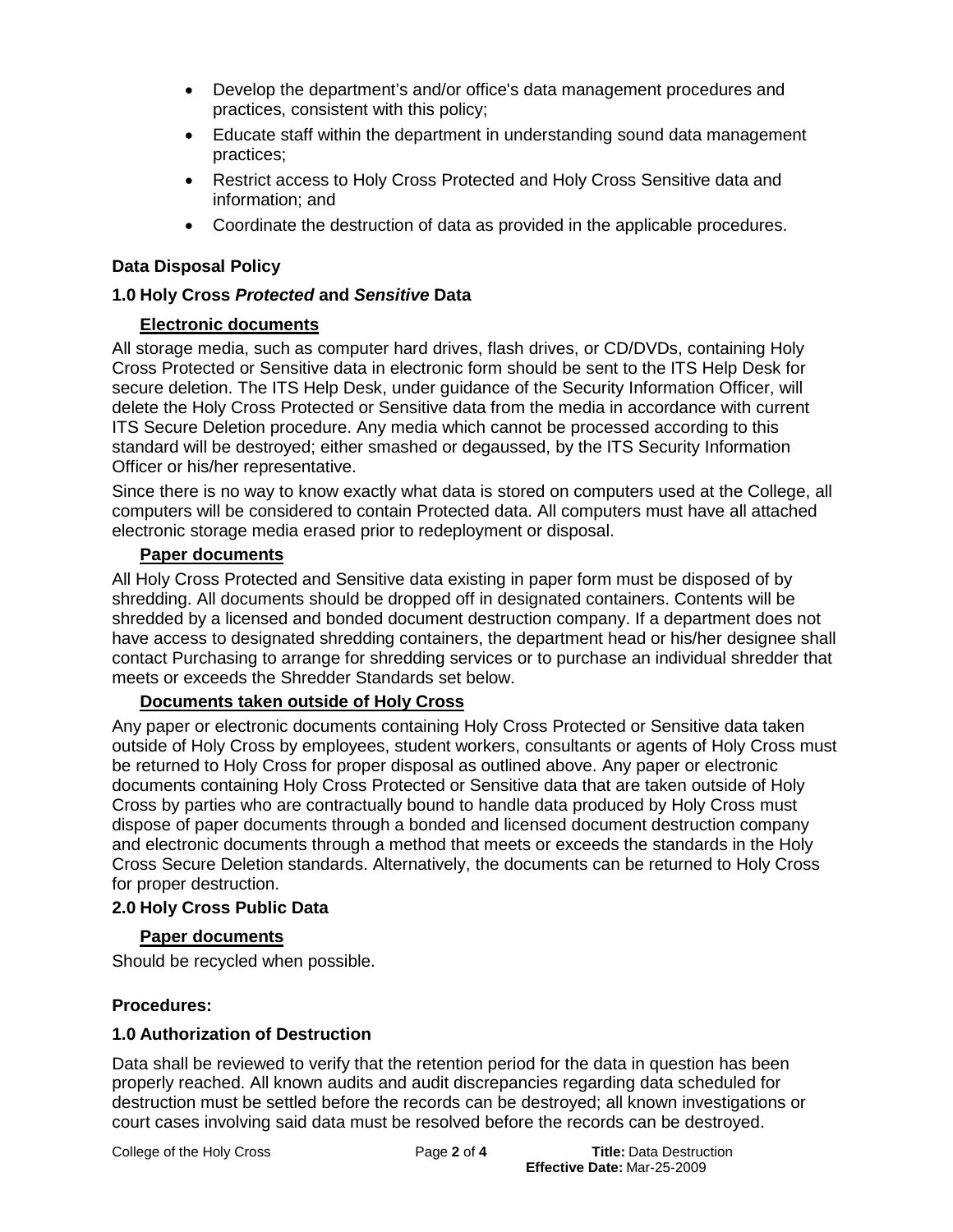Departments will record that the data was destroyed, the date of destruction, and method of destruction. Methods of destruction for specific data types must comply with the Data Destruction Policy.

#### **2.0 Digital Data Destruction Procedures**

All digital assets to be eradicated must use a 7-pass system that meets or exceeds DoD standards.

- Current practice is to use "killdisk" with 7 passes to eradicate media containing Holy Cross Protected Data.
- Current practice is to use "killdisk" with 1 pass to eradicate media containing Holy Cross Sensitive Data.

#### **3.0 Shredder Methods**

All shredders used to dispose of Holy Cross Protected data should meet the following standards:

- Type of cut: Shredders should be cross-cut or confetti-cut shredders; however, Strip-cut shredders are permitted so long as they produce volume over 50 pages or more.
- Size of cut: All shredders should produce shreds that are no larger than 5/32" by 1". Shredders that produce larger shreds are not permitted.
- Departments that will be shredding large amount of paper documents, either on a one-time basis or on an ongoing basis, should use the College's large capacity shredders located around campus or use services already provided by the College. You can contact the Purchasing office for more information on locations or services.

#### **Frequency of Review**

Reviews to determine compliance with this policy will be conducted by the Data Security Manager; or his/her designee, in accordance with The College of the Holy Cross Security Policy and Procedure Framework.

#### **Policy adherence**

Failure to follow this policy can result in disciplinary action as provided in the Employee Handbook, Student Handbook, and/or Faculty Handbook.

#### **Questions about this policy**

Questions about this policy should be directed to the Data Security Manager in ITS.

<span id="page-2-0"></span>Documentation created by the ''Personal Information Risk Group'' at Loyola University Chicago has been adapted; with permission, for use by the College of the Holy Cross.